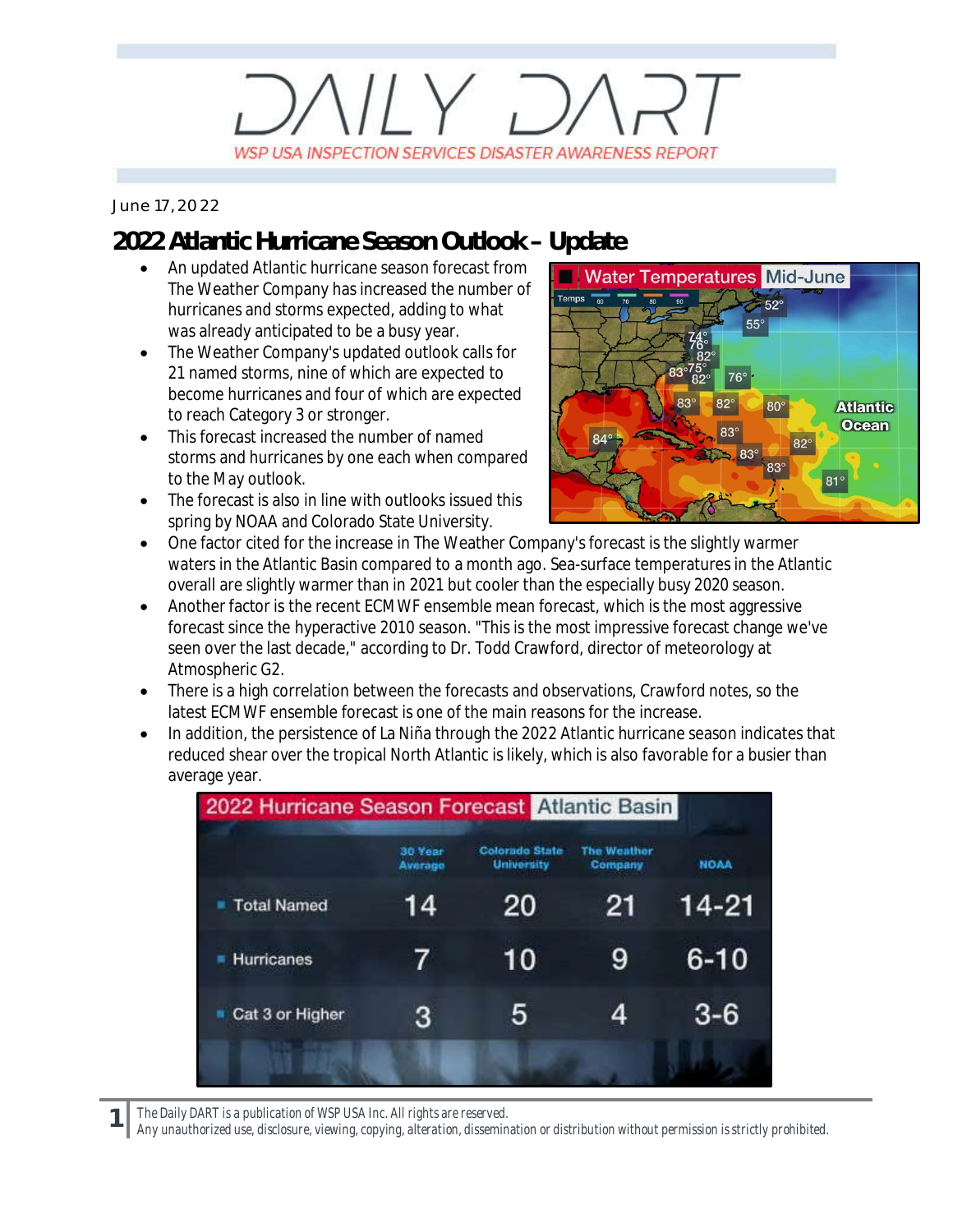## $\mathbb{N} \vee \mathbb{D}$ WSP USA INSPECTION SERVICES DISASTER AWARENESS REPORT

*June 17, 2022*

### **Declaration Request - Update**

#### **Michigan**

- · On May 20, 2022, an EF3 tornado touched down in the city of Gaylord in northern Michigan, carving a path of destruction 200 yards wide and 16 miles long. The tornado killed two people and injured over 40 others.
- · The tornado had peak winds of 150 miles per hour. One insurance company said it expects to handle up to 1,200 auto and home claims from the storm and estimated its clients would have auto and home damage of \$5 million to \$10 million.
- · There were a total of 210 homes and approximately 30 businesses damaged in the tornado.
- · Thirty-three of those 210 were completely destroyed and a further 30 have around 50 percent damage to the structure.
- Erin Mann, executive director of the Otsego County United Way explained that the threshold to qualify for Federal Emergency Management Agency (FEMA) assistance for the city of Gaylord is \$16 million in uninsured damage.
- Since most of the damage occurred to mobile homes with values around \$10,000, that threshold will not be reached, meaning that no FEMA funding will be made available to the city or residents who have been displaced or have had significant damage to their property.

| <b>Pending Individual Assistance Declaration Request</b> |                                                                       |                   |                             |                                     |  |  |  |
|----------------------------------------------------------|-----------------------------------------------------------------------|-------------------|-----------------------------|-------------------------------------|--|--|--|
| <b>State</b>                                             | Event                                                                 | Date<br>Submitted | Approved/Denied<br>/Pending | Number of<br><b>Counties/Tribes</b> |  |  |  |
| MS.                                                      | Severe Storms, Straight-Line Winds &<br>Tornadoes<br>March 22, 2022   | 4/28/2022         | Pending                     | 4 Counties                          |  |  |  |
| <b>MS</b>                                                | Severe Storms, Straight-Line Winds &<br>Tornadoes<br>March 30, 2022   | 4/29/2022         | Pending                     | 8 Counties                          |  |  |  |
| <b>TN</b>                                                | Wildfire, Straight-Line Winds & Tornadoes<br>March 30 - April 5, 2022 | 5/27/2022         | Pending                     | 1 County                            |  |  |  |
| <b>WV</b>                                                | Severe Storms & Flooding<br>May 6-7, 2022                             | 6/3/2022          | Pending                     | 2 Counties                          |  |  |  |
| MI                                                       | Tornado<br>May 20, 2022                                               | 6/8/2022          | Pending                     | 1 County                            |  |  |  |
| OK                                                       | Severe Storms, Tornadoes & Flooding<br>May 2, 2022 & continuing       | 6/15/2022         | Pending                     | 7 Counties                          |  |  |  |

*The Daily DART is a publication of WSP USA Inc. All rights are reserved.*

**2**

*Any unauthorized use, disclosure, viewing, copying, alteration, dissemination or distribution without permission is strictly prohibited.*